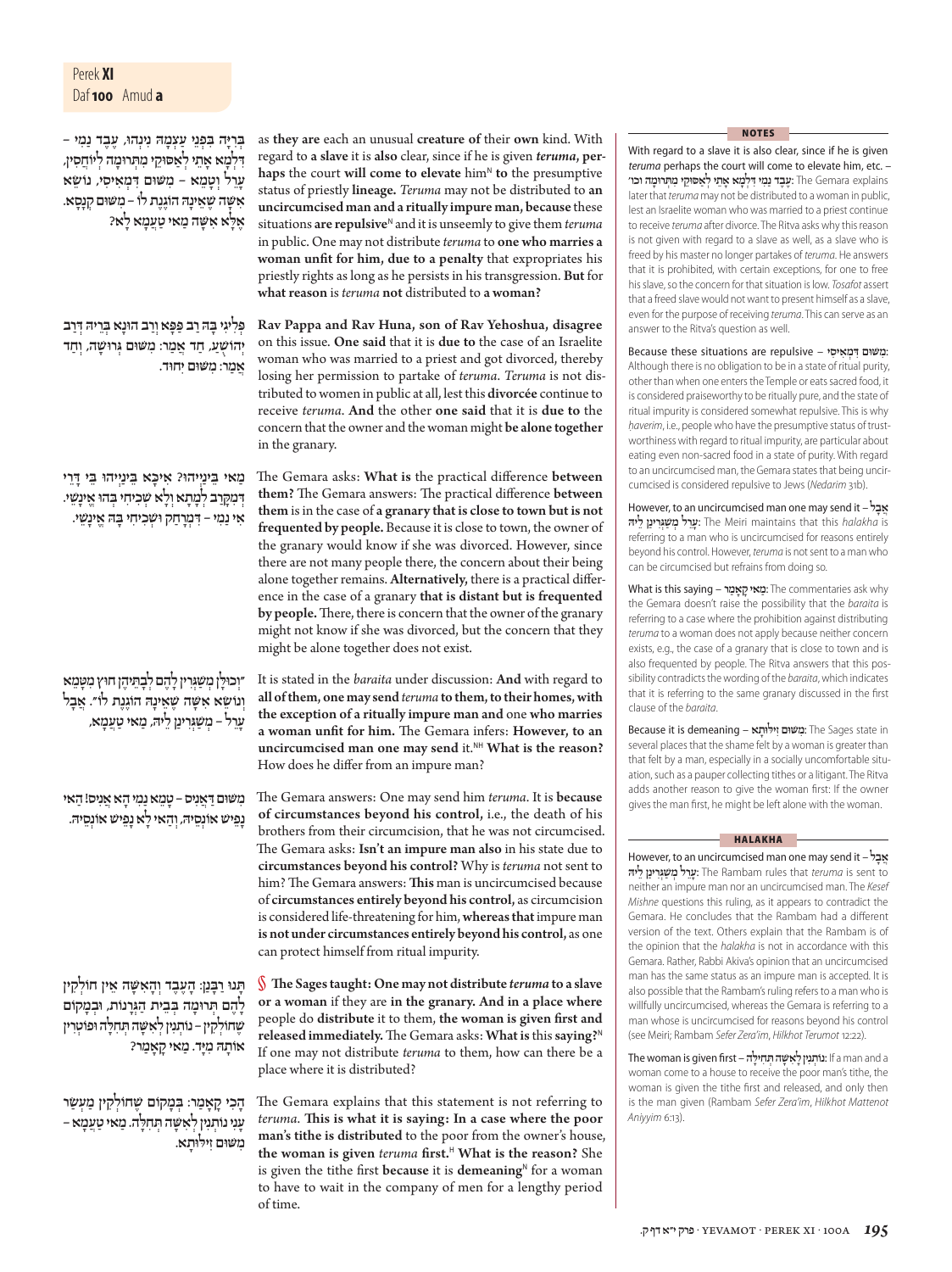## **HALAKHA**

 I resolve the woman's quarrel first – **ראָיגְּ תִּ ינאָ רֵשָׁ ישא ָׁ רֵבְּ תאָיתְּ אִ דּ ְ**: If a judge has several cases to hear, he must handle that of a woman before that of a man, in accordance with Rava's statement (Rambam *Sefer Shofetim*, *Hilkhot Sanhedrin* 21:6; *Shulĥan Arukh*, *Ĥoshen Mishpat* 15:2).

 We coerce them and they free each other – **אוֹתןָ וֹפיןִ כּ** ,freeman-half and slave-half is one If **ּ**:**ו ְמַׁש ְחְרִריןֶזה ֶאתֶזה** his master is coerced to free him, as it is otherwise prohibited for him to marry a maidservant or a free woman (Rambam *Sefer Kinyan*, *Hilkhot Avadim* 7:7; *Shulĥan Arukh*, *Yoreh De'a* 267:63).

 The meal-offerings of Israelites and priests – **נחוֹתְמִ ניםִהֲֹוכְ אלֵרָשְׂ יִ**: A handful is taken from ordinary mealofferings and sacrificed on the altar, and the rest of the offering is eaten by priests. However, a priest's mealoffering, whether it is the initiation meal-offering, the High Priest's meal-offering, a voluntary meal-offering, or a sinner's meal-offering, is sacrificed in its entirety on the altar, and a handful is not taken (Rambam *Sefer Avoda*, *Hilkhot Ma'aseh HaKorbanot* 12:9).

 Whatever is partly burned in the fire, etc. – **וּנּמֶּ מִּשֶׁ כלָּ וכו׳ ישים ִ ׁ אִ לָ**: If part of an offering was sacrificed on the altar, its remainder may not be sacrificed on the altar. One who does so is in violation of a prohibition (Rambam *Sefer Avoda*, *Hilkhot Issurei Mizbe'aĥ* 5:5).

 You may bring up leaven, honey, and other materials for the purpose of wood – **ציםִ עֵ וםּשׁ לְ להֶעֲמַ תהָּ אַ**: One who brings to the altar leavened bread, honey, or anything else that may not be sacrificed and burns it as fuel rather than as an offering is exempt from liability. However, it is prohibited to do so *ab initio*, contrary to the opinion of Rabbi Elazar (Rambam *Sefer Avoda*, *Hilkhot Issurei Mizbe'aĥ* 5:3).

 If : **ִמְנַחת ַה ַּתֲערוֹבוֹת** – offering-meal' sons mixed The two sons were mixed, and it is uncertain who is a priest and who is an Israelite, a handful is taken from their meal-offerings, like those of Israelites. However, the remainder is not eaten, like the meal-offerings of priests. The handful is sacrificed on the altar and the remainder is scattered over the place of the ashes, in accordance with the interpretation of Rav Pappa and the opinion of Rabbi Elazar, son of Rabbi Shimon (Rambam *Sefer Avoda*, *Hilkhot Ma'aseh HaKorbanot* 12:11).

**NOTES**

 If one of the sons desires to free the other he may – **איִ איןִ עיֵבָּ**: The Jerusalem Talmud explains that even Rabbi Yosei HaGelili, who maintains that it is prohibited to free one's slave, agrees that in a case like this, where it allows the fulfillment of a mitzva, it is permitted.

 With regard to their meal-offering the handful is offering-meal s'priest A : **ְל ִמְנָחָתם ִנְקֶמֶצתוכו׳** – .etc ,taken does not get eaten, in accordance with the verse "And every meal-offering of the priest shall be wholly made to smoke; it may not be eaten" (Leviticus 6:16). There is a disagreement among the *tanna'im* whether this means that a handful is not taken from a priest's meal-offering at all or whether a handful is taken and then burnt along with the remainder. They also argue over whether this *halakha* includes all meal-offerings of priests or only certain types. In the Jerusalem Talmud, it is suggested that the two mixed sons can bring two meal-offerings together and stipulate that the one that will be sacrificed in the manner of a priest's meal-offering belongs to the priest, and the other one belongs to the Israelite. The offerings are then sacrificed accordingly, thereby obviating the need for the Gemara's suggestions.

**ּכי ָה ּוו ָא ּתו ַּג ְבָרא ֲאַמרָרָבא: ֵמֵר ָׁ ישא, ִ ְו ִא ְּתָתא ְלִד ָינא ַק ָּמ ִאי, ֲהָוה ָׁשֵרָינא ִּת ְּיגָרא ְ ּדַג ְבָרא ְּבֵר ָׁ ישא. ָא ִמ ָינא: ְ ּד ִמ ַיחַיּיב ְּב ִמ ְצוֹת. ּכָיון ְ ּד ָׁשַמֲעָנא ְלָהא – ָׁשֵר ָינא ִּת ְּיגָרא ֵ ְ ּד ִא ְּתָתא ְּבֵר ָׁ ישא. ַמאי ַטֲעָמא – ִמּׁשּום ִז ּילּוָתא.**

**ִ״הְגִ ּד ּ ילו ַה ַּתֲערוֹבוֹת״ וכו׳. ׁ ִש ְיחְר ּרו, ִאי ָּבֵעי ִאין, ִאי ָלא ָּבֵעי – ָלא. ְוַא ַּמאי? ִל ָּׂ ישא ׁ ִשְפָחה – ֵאינוָֹיכוֹל, ַּבת ִחוֹרין – ֵאינוָֹיכוֹל! ֲאַמרָרָבא: ֵא ָימא ּכ ִוֹפין ָאוֹתן ּו ְמַׁש ְחְרִרין ֶזה ֶאתֶזה.**

**ְ ״נוֹתִניןֲעֵל ֶיהם ּחו ְמֵרי״וכו׳. ְלַמאי ִהְל ְכָתא? ּכ ִמְנַחת ֲאַמרַרב ַּפ ָּפא: ְל ִמְנָחָתם ִנְקֶמֶצת ְ ּכ ִמְנַחת ּ ֹכֲהִנים. ָהא ִי ְׂשָרֵאל ְוֵא ָינ ּה ֶנֱאֶכֶלת ְ ּכ ַיצד? ַה ּק ֶוֹמץָקֵרב ְּבַע ְצמוְֹוַהִּׁשַירִים ְקֵר ִיבין ֵ ְּבַע ְצָמן.** 

**ּכל ֶׁשִּמ ֶּמּנּו ָל ִא ׁ ִ ישים ֲהֵרי ּהוא ּכאן: ָ ִא ְיקֵרי ָ ְּב ַ״בל ַּתְק ִט ּ ירו״!** 

**ָאַמרַרִּבי ְי ּהוָדה ְּבֵר ּיה ְ ּדַרִּבי ׁ ִשְמעוֹן ֶּבן ָּפִזי: ּכַרִּבי ֶאְלָעָזר. ְ ּדָמֵסיק ְל ּהו ְל ׁשּום ֵע ִצים, ְ ְ ּדַתְנָיא, ַרִּבי ֶאְלָעָזר ֵאוֹמר: ְ״לֵריח ִנ יחוֹח״, ִאי ַא ָּתה ַמֲעֶלה, ֲאָבל ַא ָּתה ַמֲעֶלה ְל ׁשּום ֵע ִצים.** 

**ָהִנ ָיחא ְלַרִּבי ֶא ְלָעָזר, ֶאָּלא ְלַרָּבַנן ַמאי ּכַרִּבי ֶאְלָעָזר ּיכא ְלֵמ ַימר? ְ ּדָעֵביד ָל ּה ְ ִא ָ ְּבַרִּבי ׁ ִש ְמעוֹן. ְ ּדַתְנָיא, ַרִּבי ֶאְלָעָזר ְּבַרִּבי ׁ ִשְמעוֹן ֵאוֹמר: ַה ּק ֶוֹמץָקֵרב ְלַע ְצמוֹ ְוַהִּׁשַירִים ִמ ְתַּפְזִּרין ַעל ֵּבית ַהֶּד ֶׁשן. ַוֲא ִפ ּילּו ַרָּבַנן ָלא ְּפ ִל ִיגיֲעֵל ּיה ְ ּדַרִּבי ֶאְלָעָזר ְּבַרִּבי ׁ ִשְמעוֹן ֶאָּלא ְּב ִמְנַחת ֵחוֹטא ֶׁשל ּכֲֹהִנים, ְ ּדַבת ַה ְקָרָבה ִהיא. ֲאָבל ָהָכא – ֲא ִפ ּילּוַרָּבַנן ּ מוֹדו.** **Rava said: Initially, when a man and a woman would come for**  judgment before me, each for a different case, I would resolve **the man's quarrel fi rst. I would say that** since **he is obligated in**  many positive **mitzvot** I should not waste his time by causing him to wait. However, **since I heard this** *baraita*, **I resolve the woman's quarrel fi rst.**<sup>H</sup>**What is the reason?** I resolve her quarrel first **because** it is demeaning for her to be waiting in the company of men.

§ It is stated in the mishna: If**the mixed** sons **matured** and **freed**  each other, they may marry women fit for the priesthood. The use of the past tense indicates that this *halakha* applies after the fact. If one of the sons desires to free the other, he may,<sup>N</sup> but if he does **not desire** to do so, he is **not** obligated. **And why** not? **Neither** of them **can marry a maidservant** in case he is a priest, **nor can**  either of them marry a free woman, as he might be a slave. They are therefore unable to fulfill the mitzva to be fruitful and multiply in their current state and should be obligated to free each other. **Rava said: Say** that the mishna means that **we coerce them and they free each other.**<sup>H</sup>

It is stated in the mishna that **we place upon them** both **the strin**gencies of priests and the stringencies of Israelites. The Gemara asks: **With regard to what** *halakha* is this stated, beyond those cited specifically in the mishna? **Rav Pappa said:** It is stated with regard to their meal-offering: The handful is taken<sup>N</sup> from it like **the meal-off ering of an Israelite,** unlike that of a priest, which is burned in its entirety. However, the offering does not get eaten, like the meal-offering of priests.<sup>H</sup> How so? How is the practice performed so that both stringencies are kept? **Th e handful is sacrificed** and burned by itself, and the remainder of the offering is offered by itself.

The Gemara asks: How can it be performed in this manner? There is a principle that should **apply here,** that **whatever is partly**  burned in the fire<sup>H</sup> on the altar is subject to the prohibition of "**you may not make…as an offering"** (Leviticus 2:11). This principle states that if part of an item, e.g., the blood of an animal offering or the handful of a meal-offering, is burned on the altar, then burning any of its other parts, which are not designated for burning, is prohibited. How, then, can the remainder of the meal-offering be sacrificed?

**Rabbi Yehuda, son of Rabbi Shimon ben Pazi, said that** the remainder **is brought up** to the altar only **for the purpose of**  wood, i.e., as fuel for the altar, not as an offering. In this manner, it is permitted. This answer is in accordance with the opinion of **Rabbi Elazar, as it is taught** in a *baraita* that **Rabbi Elazar said:**  "But they shall not come up **for a sweet savor** on the altar" (Leviticus 2:12). This verse indicates that **you may not bring up** leaven and honey as a "sweet savor," i.e., an offering. However, you may **bring up** leaven, and honey, and other materials **for the purpose of wood.**<sup>H</sup>

The Gemara asks: This works out well according to Rabbi Elazar. **However, according to the Rabbis,** who disagree with Rabbi Elazar and hold that it may not be burned for the purpose of fuel, what can be said? What is to be done with the remainder? The Gemara answers that the offering is treated in accordance with the opinion of**Rabbi Elazar, son of Rabbi Shimon, as it is taught**  in a *baraita* that **Rabbi Elazar, son of Rabbi Shimon, says: Th e**  handful is sacrificed by itself, and the remainder is scattered **over the place of the ashes. And even the Rabbis disagree with Rabbi Elazar, son of Rabbi Shimon, only with regard to a sinner's meal-off ering that belongs to priests, as it is fi t to be sacrifi ced** in its entirety. **However, here,** in the case of an uncertain priest, even the Rabbis agree that the remainder is scattered over the ashes, as it cannot be offered in case he is a non-priest.<sup>H</sup>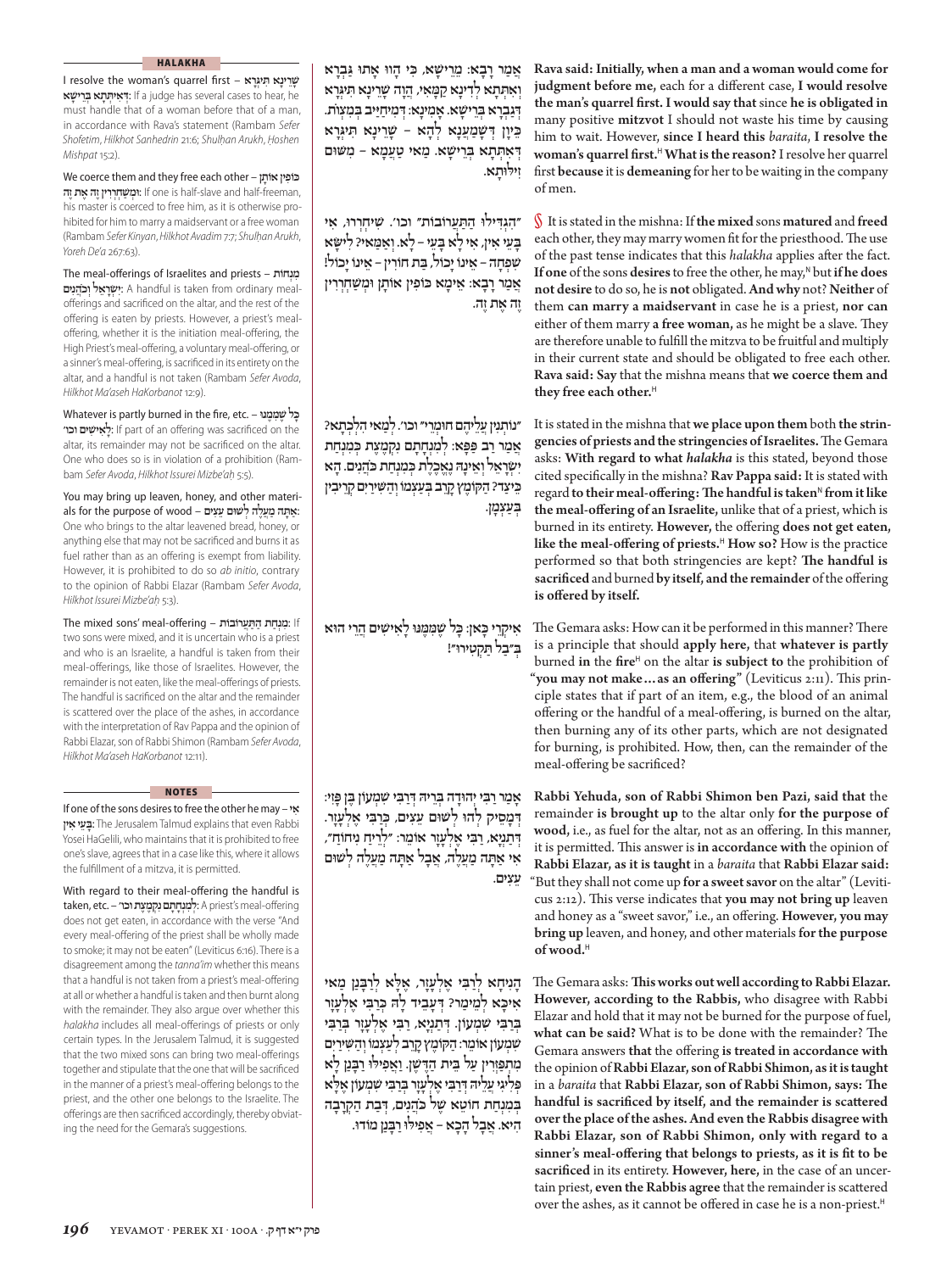**מתני׳ ִמי ֶׁשּלֹא ָׁשֲהָתה ַאַחר ַּב ְעָל ּה ׁ ְשלֹ ָׁשה ֳחָד ׁ ִשים, ְוִנֵּׂשאת ְוָי ְלָדה, ְוֵאין ָי ּדוע ִאם ֶּבן ִּתׁ ְשָעה ָלִר ׁאשוֹן ִאם ֶּבן ׁ ִשְבָעה ָלַאֲחרוֹן, ָה ּיו ָל ּה ָּבִנים ִמן ָהִר ׁאשוֹן ּוָבִנים ִמן ַהֵּׁשִני – ְחוֹל ִצין ְולֹא ְמַי ְּיב ִמין, ְוֵכן ּהוא ָלֶהם – ֵחוֹלץ ְולֹא ְמַי ֵּיבם.**

 $\bf{MISHNA}^{\rm With~regard~to~a~woman~who~did~not}$ **her husband,**<sup>H</sup>**and remarried and gave birth** to a son, **and it is not known if he was born aft er nine** months of pregnancy **to the former** husband or **if he was born aft er seven** months **to the**  latter husband, if she had sons of certain patrilineage from the **fi rst** husband **and sons** of certain patrilineage **from the second**  one, and the son of uncertain patrilineage married and died childless, then the brothers from both husbands **must perform** *ĥalitza* with his wife, as they might be his paternal brothers. **But they may not perform levirate marriage** with her, in case he is only their maternal half brother, and his wife is forbidden to them. **And similarly,** with regard to **him and their** wives, if one of them dies childless, **he performs** *ĥalitza* **and not levirate marriage.** 

## **HALAKHA**

 A woman who did not wait three months after separating from her husband, etc. – **וכו׳ הּ לָעְ בַּ חרַאַ תהָהֲשָׁ אֹלּשֶׁ מיִ** : A woman did not wait after being divorced from or widowed by her first husband. Rather, she remarried within three months of the termination of her previous birth. She subsequently gave birth to a son who might have been born to the first husband after nine months of pregnancy, and might have been born to the second after seven months of pregnancy. This son matured, got married, and subsequently died childless. In such a case, if the mother has sons of certain patrilineage from both the first and second husbands, they perform *ĥalitza* with his wife, but they do not perform levirate marriage. Similarly, if the certain sons of the first or the second husband die childless, this son performs *ĥalitza* with their wives but not levirate marriage (Rambam *Sefer Nashim*, *Hilkhot Yibbum* 8:6; *Shulĥan Arukh*, *Even HaEzer* 176:7).

Perek **XI** Daf **100** Amud **b**

**ָה ּיו לוֹ ַא ִחים ִמן ָהִר ׁאשוֹן ְוַא ִחים ִמן ַה ֵּׁשִני ֶׁש ּלֹא ֵמ ָאוֹת ּה ָהֵאם – ּהוא ֵחוֹלץ ּו ְמַי ֵּיבם, ְוֵהם – ֶאָחד ֵחוֹלץ ְוֶאָחד ְמַי ֵּיבם.** 

**ָהָיה ֶאָחד ִי ְׂשָרֵאל ְוֶאָחד ּכֵֹהן – ֵׂ נוֹשא ִא ָּׁשה ְר ּאוָיה ְלכֵֹהן, ְוֵאין ִמ ַּט ֵּמא ַל ֵּמ ִתים, ְו ִאם ִנַּט ָּמא – ֵאינוֹ ֵסוֹפג ֶאת ָהַאְרָּב ִעים. ֵאינוֹ ֵאוֹכל ִּב ְת ּרוָמה, ּלםֶקֶרןָו ֶחוֹמׁש. ְו ִאם ָאַכל – ֵאינוֹ ְמַׁשֵ ְוֵאינוֹ ֵחוֹלק ַעל ַה ּגֶוֹרן, ּו ֵמוֹכר ַה ְּת ּרוָמה ְוַהָּד ִמים ֶׁשּלוֹ.** 

**ְוֵאינוֹ ֵחוֹלק ְּבָקְד ֵׁשי ַהֳּקָד ׁ ִשים, ְוֵאין ְ נוֹתִנין לוֹ ֶאת ַהֳּקָד ׁ ִשים, ְוֵאין ִמוֹצ ִיאין ֶאת ֶׁש ּלוֹ ִמָיּדוֹ. ּוָפ ּטור ִמן ַהְזּ רוֹע ְוַה ְּלָחַיִים ְוַהֵּק ָיבה. ּוְבכוֹרוֹ ְיֵהא ֶרוֹעה ַעד ֶׁשִיּ ְס ָּתֵאב, ְו ְ נוֹתִנין ָעָליו ּחו ְמֵרי ּ ֹכֲהִנים ְו ּחו ְמֵרי ִי ְׂשְרֵאִלים.** 

 $\mathbf{H}$  **i** the had half brothers  $^\mathsf{H}$  from the first husband and half brothers **from the second, not from the same mother** but from the same father, **he performs** *ĥalitza* **or levirate marriage** with their widows. If he is indeed their paternal half brother, then the widows are his *yevamot*; if not, he may marry them like any other man. **And** similarly, with regard to **them** and his wife, **one** half brother from one father **performs** *ĥalitza* **and one** from the other father **performs levirate marriage.**

If **one** of his two uncertain fathers **was an Israelite and one** was **a priest,**<sup>H</sup>**he may marry** only **a woman fi t to** marry **a priest,** due to the possibility that he is a priest. **And he may not become ritually impure** with impurity imparted **by a corpse** because he might be a priest. **But if he became impure, he does not receive the forty** lashes, as he might be a non-priest. Likewise, **he does not partake of** *teruma***,** in case he is a non-priest. **However, if he ate**  *teruma* **he does not pay** the **principal and the** additional **fift h,** as he might be a priest. **And he does not receive** *teruma* **at the granary. However, he may sell the** *teruma* of his own produce **and the money is his.** It cannot be taken away from him due to the uncertainty with regard to his status.

**And he does not receive a share of the sacred of the consecrated**  offerings, and one may not give him the consecrated offerings to sacrifice. However, the hides of his own offerings may not **be appropriated from his possession. And he is exempt from**  giving a priest **the foreleg, and the jaw, and the maw** of his non-consecrated animals. **And the fi rstling of his** animal **should**  graze until it becomes unfit to be sacrificed because it gets a blemish. **And** in general, **we place upon him the stringencies of priests and the stringencies of Israelites.**

### **HALAKHA**

 If he had half brothers, etc. – **וכו׳ חיםִ אַ לוֹ יוּ הָ**: If it is uncertain whether a man is the son of his mother's first or second husband, and he has one paternal half brother from each of those husbands, and they die childless, he may perform either *ĥalitza* or levirate marriage with their wives. If he dies childless, one of them performs *ĥalitza* and the other performs levirate marriage with his widow (Rambam *Sefer Nashim*, *Hilkhot Yibbum* 8:7; *Shulĥan Arukh*, *Even HaEzer* 176:7).

 If one was an Israelite and one was a priest, etc. – **חדָאֶ יהָהָ** after months three wait not did woman a If **ִ**:**י ְׂשָרֵאל ְוֶאָחד ּכֵֹהן וכו׳** separating from her husband before remarrying and gave birth to a son whose father can be either her first or second husband, and if one of her husbands was a priest and the other an Israelite, the child is rendered an uncertain priest. This is also the status of the son of a priest who was mixed with the son of an Israelite, so that their lineage was consequently indeterminate.

This child may marry only women fit to marry a priest.

However, if he marries a woman who is not fit, he is not obligated to divorce her. He may not become impure with impurity imparted by a corpse. *Teruma* is not distributed to him, nor may he partake of *teruma*. However, if he eats *teruma* he is not liable to pay the principal and the additional fifth. He is exempt from giving the priestly gifts. His firstborn animal must be left to graze until it gets a blemish. In general, he must observe the stringencies of both priests and non-priests (Rambam *Sefer Kedusha*, *Hilkhot Issurei Bia* 20:17; *Shulĥan Arukh*, *Even HaEzer* 3:8).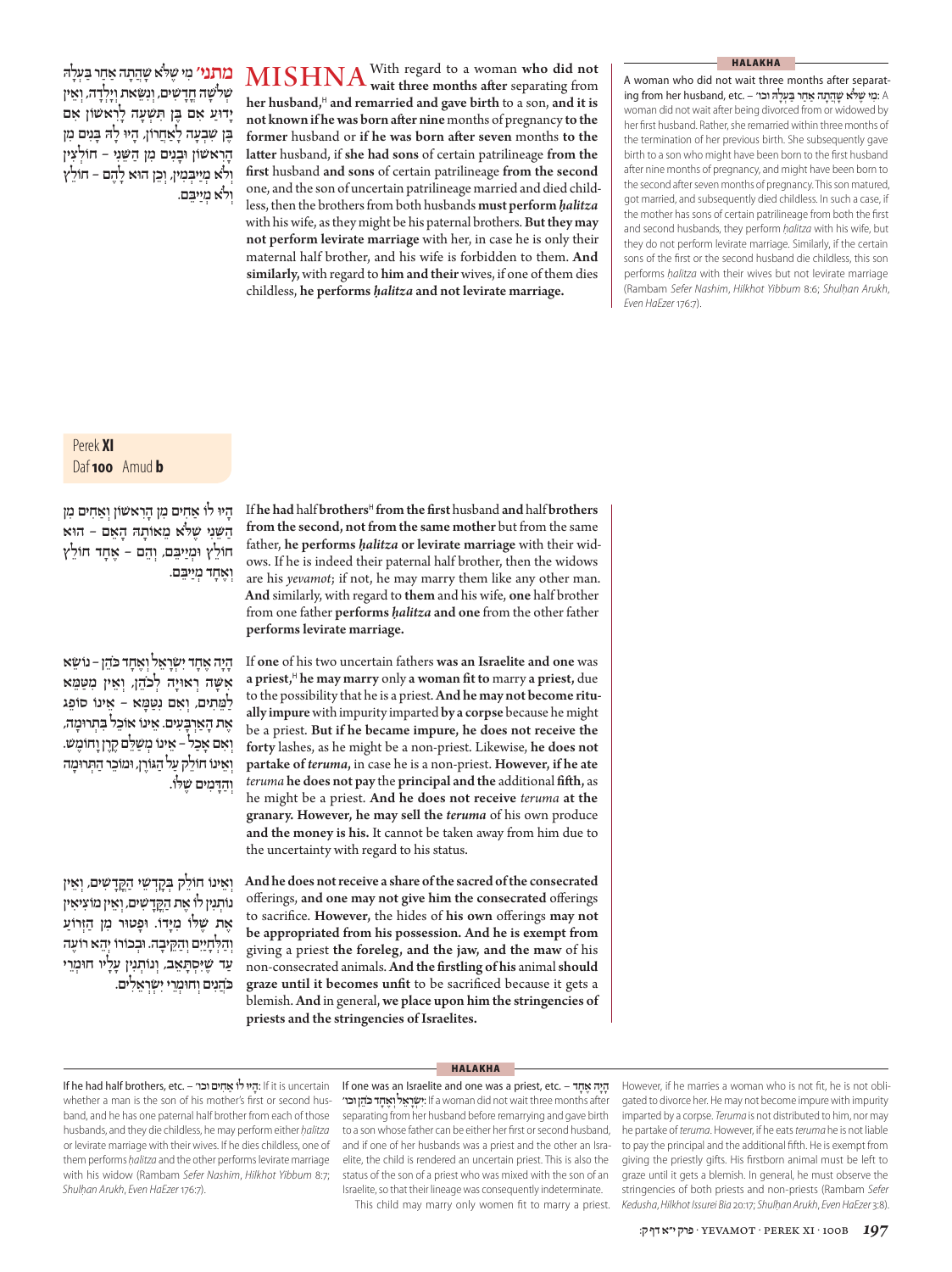## **HALAKHA**

**ָ**:**ה ּיו ׁ ְשֵנ ֶיהם ּכֲֹהִנים** – priests were fathers uncertain both If The mixed sons of two priests and the son of a woman who was married to two priests sequentially and did not wait between them are rendered priests. Offspring such as these must observe stringencies with regard to both sets of parents. If the parents die, the child is in a state of acute mourning for them, and vice versa. However, the child may not become ritually impure to bury the parents, nor may they become ritually impure to bury him (Rambam *Sefer Kedusha*, *Hilkhot Issurei Bia* 20:18; *Shulĥan Arukh*, *Even HaEzer* 3:9).

 He does not inherit from them, however they inherit a If : **ּהוא ֵאינוֹ ֵיוֹרׁש ָאוֹתן ֲאָבל ֵהם ְיוֹרׁ ִשין אוֹתוֹ** – him from woman did not wait after leaving her first husband before remarrying and had a son, he does not inherit from either husband, as he is an uncertain son who can be rejected by the inheritors of both fathers. However, the two uncertain fathers do inherit from him. They divide the inheritance equally between them (Rambam *Sefer Mishpatim*, *Hilkhot Naĥalot* 5:3).

 He must ascend to the Temple service with the priestly watch of this father and of that one, etc. – **מרוָֹשְ ׁמִ בְּ עוֹלהֶ וכו׳ זהֶשלֶׁ וְ זהֶשלֶׁ** : The sons of two priests who were mixed up and the son of a woman who was married to two priests sequentially and did not wait between them must ascend to the Temple service with the priestly watches of both uncertain fathers. However, they do not receive a share of the offerings. If the uncertain fathers were both from the same watch and the same family, the sons receive a single share of the offerings (Rambam *Sefer Kedusha*, *Hilkhot Issurei Bia* 20:18).

 priest unidentified an If **ֲ**:**עָׂשָרה ּכֲֹהִנים וכו׳** – .etc ,priests Ten engaged in intercourse with a woman, and she gave birth to a son, the son is certainly a priest, and he therefore is liable to receive lashes if he becomes ritually impure with impurity imparted by a corpse or if he marries a divorcée. However, the Sages decreed that since he was conceived from licentious intercourse and his father's identity is unknown, he may not serve in the Temple or eat *teruma*, as stated by Shmuel (Rambam *Sefer Kedusha*, *Hilkhot Issurei Bia* 20:20; *Shulĥan Arukh*, *Even HaEzer* 3:9).

**ָה ּיו ׁ ְשֵנ ֶיהם ּ ֹכֲהִנים – ּהוא ֵאוֹנןֲעֵל ֶיהם ְוֵהם ְאוֹנִנים ָעָליו, ּהוא ֵאינוֹ ִמ ַּט ֵּמא ָלֶהם ְוֵהם ֵא ָינן ִמ ַּט ְּמ ִאים לוֹ, ּהוא ֵאינוֹ ֵיוֹרׁש ָאוֹתן – ֲאָבל ֵהם ְיוֹרׁ ִשין אוֹתוֹ.** 

**ּכתוֹ ְוַעל ִק ְלָלתוֹ ֶׁשל ֶזה ּוָפ ּטור ַעל ַמָ ְו ֶׁשלֶזה. ֶעוֹלה ְּב ִמׁ ְשָמרוֹ ֶׁשלֶזה ְו ֶׁשלֶזה, ְוֵאינוֹ ֵחוֹלק. ִאם ָה ּיו ׁ ְשֵנ ֶיהם ְּב ִמׁ ְשָמר ֶאָחד – ֵ נוֹטל ֵחֶלק ֶאָחד.**

**גמ׳ ַּדְוָקא ִמ ֲיחַלץַוֲהַדרַי ּבּוֵמי, ֲאָבל ַי ּבּוֵמי ְּבֵר ָׁ ישא ָלא, ְ ּדָקא ָּפַגע ִּב ָיבָמה ַל ּׁשּוק.**

**ָאַמר ׁ ְש ּמוֵאל: ֲע ָׂשָרה ּכֲֹהִנים ְעוֹמִדים, ּוֵפַירׁש ֶאָחד ֵמֶהם ּוָבַעל – ַהָּוָלד ׁ ְש ּתו ִקי. ַמאי ׁ ְש ּתו ִקי? ִא ֵיל ָימא ֶׁשְּמַׁשְּתִקין אוֹתוֹ ּנְכֵסי ָא ִביו – ְּפׁ ִש ָיטא, ִמיָיְד ִע ַינןֲא ּבו ּה ִמִ ּלא – ֶׁש ְּמַׁש ְּתִקין אוֹתוֹ ִמִ ּדין ַמּנּו! ֶאָ ּכ ּהוָּנה. ְ**

**ַמאי ַטֲעָמא? ָאַמר ְקָרא ְ״וָהְיָתה לוֹ ּו ְלַזְרעוֹ ַאֲחָריו״ – ָּבֵע ַינן ַזְרעוֹ ְמ ּיוָחס ּיכא. ַאֲחָריו, ְוֵל ָ**

If **both** uncertain fathers **were priests**,<sup>H</sup> then if they die **he** is in a state of **acute mourning over** each of **them,** in case the deceased is his father. **And** if he dies, **they are** both **in a** state of **acute mourning over him,** as one of them is his father. **He may not become ritually impure to** bury **them,** as each one may not be his relative, **and they may not become ritually impure to** bury **him** for the same reason. He does not inherit from them,<sup>N</sup> as the heirs of both husbands can reject his claims. However, they inherit from him<sup>H</sup> if he has no sons and split his inheritance equally.

**And he is exempt** from capital punishment **for striking and for cursing** both **this** father **and that one.** Although one who strikes or curses his father or mother is liable to receive the death penalty, he cannot be held liable, as it is unknown which of the men is his father. **He must ascend** to the Temple service **with the priestly**  watch of this father and of that one,<sup>H</sup> as he belongs to one of these watches and is obligated to serve with them. **However, he does not**  receive a share of the portion of the offerings that gets eaten, as the members of each watch can claim that he is a member of the other watch. **If both** uncertain fathers **were in one priestly watch, he receives one share,** as he certainly belongs to that watch.

 $\operatorname{GEMARA}^{\text{The mishna stated that if the son has}}$ uncertain fathers and he dies childless, a half brother from one father performs *ĥalitza* and the other performs levirate marriage. The Gemara comments that *halitza* is specifically performed first **and** only **aft erward levirate marriage. However, levirate marriage is not** performed **fi rst, as** that**would breach** the prohibition against **a** *yevama* engaging in intercourse **with** a member of **the public** in the event that she is not his *yevama* but rather the *yevama* of the other half brother.

**Shmuel said** that if **ten priests**<sup>H</sup>**were standing** in one place, **and one of them,** who is unidentified, left the group and engaged **in intercourse** with a woman, and she gave birth, **the child is a**  silenced one, i.e., a child whose father's identity is not known. The Gemara asks: **What is** the meaning of the phrase **silenced one [***shetuki***]**<sup>N</sup>in this regard? **If we say that he is silenced from** any claim to **his father's property,** this **is obvious; do we know who his father is? Rather,** it means **that he is silenced from the status**  of priesthood,<sup>N</sup> as well. Although his father certainly is a priest, he is not given this status.

The Gemara asks: What is the reason for this? The Gemara answers that the verse states: "And it shall be to him and to his seed after him, the covenant of an everlasting priesthood" (Numbers 25:13). It is derived from "and to his seed after him" that we require a priest's **descendants** to be **att ributed to his lineage, and** here that is not the case, as **there is no** certain father.

**NOTES**

 He does not inherit from them, etc. – **וכו׳ אוֹתןָ שׁיוֹרֵ אינוֵֹ הואּ** : The commentaries ask why the *halakhot* with regard to inheritance, striking, and cursing are stated specifically with regard to a case in which both husbands were priests, despite the fact that these *halakhot* apply to the same degree to a case in which they were not priests.

One suggestion is that this *halakha* contains a novel element with regard to a case in which they were priests. Although they may not become ritually impure to bury the son and vice versa, they nevertheless inherit from him, as he is still considered their son. Similarly, the mishna teaches: Although the child observes acute mourning over his uncertain fathers, despite his priesthood, he is not liable to receive punishment for striking or cursing them, as the paternity of each one is uncertain (*Tiferet Yisrael*; see *Arukh LaNer*).

 What is the meaning of the phrase silenced one [*shetuki*] – **קיִ תוּ שְ ׁ מאיַ**: The common meaning of the term *shetuki* is a person whose mother does not know the identity of his father. He is considered a *mamzer* due to the likelihood that he was born from an adulterous relationship or a *mamzer* father (*Kiddushin*  69a). However, in the case here, the child is certainly not a *mamzer*, although his father's identity is unknown. Therefore, it is necessary for the Gemara to explain the meaning of *shetuki* in this context.

 That he is silenced from the status of priesthood – **קיןִתְּשַׁמְּשֶׁ ּכ ּהוָּנה ְ דיןּ ִמִ אוֹתוֹ**: The Ritva explains that he forfeits the rights of a priest, while the prohibitions of priesthood still pertain to him. This *halakha* is a penalty by rabbinic law meant to prevent women from engaging in licentious intercourse, as stated by the Gemara below.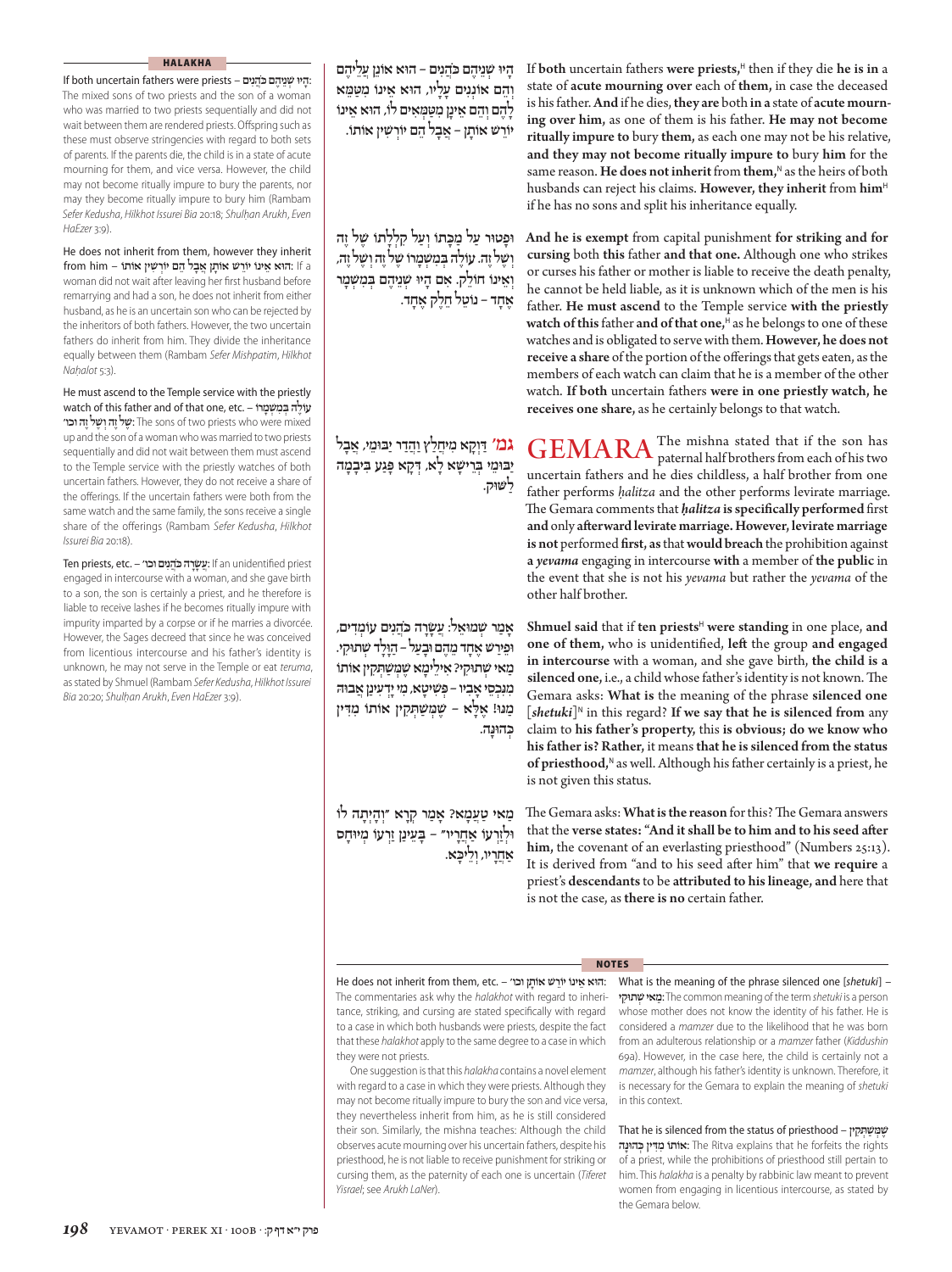**ַמ ְתִקיף ָל ּה ַרב ַּפ ָּפא: ֶאָּלא ֵמַע ָּתה, ַּגֵּבי ַא ְבָרָהם ִ ּד ְכ ִתיב ִ״ל ְהיוֹת ְלָך ֵלאלֹ ִהים ּוְלַזְרֲעָך ַאֲחֶר ָיך״, ָהָתם ַמאי ָקא ַמְזַהרֵל ּיה ַרֲחָמָנא? ָה ִכי ָקָאַמר ֵל ּיה: ָלא ִּתְנַסב ּג ָוֹיה ְו ׁ ִשְפָחה ְ ּדָלא ֵל ִיזילַזְרֲעָך ַּב ְתָרּה.** 

**ֵמ ִית ֵיבי: ִר ׁאשוֹן ָר ּאוי ִל ְהיוֹת ּכֵֹהן ָּגדוֹל, ּיכא! ְוָהא ָּבֵע ַינן ַזְרעוֹ ְמ ּיוָחס ַאֲחָריו, ְוֵל ָ ַזְרעוֹ ְמ ּיוָחס ַאֲחָריו ְ ּדַרָּבַנן, ּו ְקָרא ַא ְסַמ ְכ ָּתא ְּבָעְלָמא, ְו ִכי ְּג ּזורַרָּבַנן – ִּבְז ּנות, ְּבִנּ ׂשּו ִאין – ָלא ְּג ּזורַרָּבַנן.** 

**ּו ִבְז ּנות ִמי ְּג ּזור ַרָּבַנן? ְוָה ְתַנן: ִ״מי ֶׁש ּלֹא ָׁשֲהָתה ַאַחר ַּב ְעָל ּה ׁ ְשלֹ ָׁשהֳחָד ׁ ִשיםְוִנֵּׂשאת ְוָי ְלָדה״,** 

**ַמאי ַ״אַחר ַּב ְעָל ּה״? ִא ֵיל ָימא ַאַחר ִמ ַיתת ַּב ְעָל ּה – ֵא ָימא ֵס ָיפא: ּ ״הוא ֵאוֹנן ֲעֵל ֶיהם ְוֵהם ְאוֹנִנים ָעָליו״, ִּבׁ ְשָלָמא ּהוא ֵאוֹנן ּכַח ְּת ָל ּה ְּבִנּ ׂשּו ִאין ְ ּד ֵׁשִני, ֲעֵל ֶיהם – ַמׁ ְשְ ּלא ֵהם ְאוֹנִנים ְוִל ּיקּוט ֲעָצמוֹת ְ ּדַק ָּמא. ֶאָ ּכַח ְּת ָל ּה? ַק ָּמא ָהא ִמית ָעָליו ֵה ִיכי ַמׁ ְשְ ֵל ּיה!** 

**ְוֶאָּלא – ִּבְג ּרו ָׁשה, ּוַמאי ַ״אַחר ַּב ְעָל ּה״ – ַאַחר ֵּגט ַּב ְעָל ּה, ֵא ָימא ֵס ָיפא: ּ ״הוא ֵאין ִמ ַּט ֵּמא ָלֶהם ְוֵהם ֵא ָינן ִמ ַּט ְּמ ִאין לוֹ״, ִּבׁ ְשָלָמא ֵהן ֵאין ִמ ַּט ְּמ ִאין לוֹ – ְל ּחו ְמָרא, ּלא ְ ּדָכל ַחד ְוַחד ִ ּד ְלָמא ָלאו ְּבֵר ּיה ּהוא. ֶאָ ּהוא ֵאין ִמ ַּט ֵּמא ָלֶהם – ַא ַּמאי?** 

**ִּבׁ ְשָלָמא ַל ֵּׁשִני – ָלא ִל ַּיט ֵּמי ֵל ּיה, ֶאָּלא ָלִר ׁאשוֹן – ִל ַּיט ֵּמי ֵל ּיה ִמ ַּמהַּנְפָׁש ְך: ִאי ְּבֵר ּיה ּהוא ַׁשִּפירָקא ִמ ַּט ֵּמא ֵל ּיה ְו ִאי ַּבר ַּב ְתָרא ּהוא ַׁשִּפירָקא ִמ ַּט ֵּמא ֵל ּיה, ְ ּדָחָלל ּהוא!**

**Rav Pappa strongly objects to this: However, if that is so, since**  the same phrase is written with regard to Abraham: "To be a God to you and to your seed after you" (Genesis 17:7), what is the Merci**ful One warning him there?** Can it possibly mean that one who cannot identify his parents is not obligated to serve God as a Jew? The Gemara answers that this is what He said to him: You may not marry a gentile woman or a maidservant,<sup>H</sup> so that the status of **your off spring will not follow her** status, as the child of a Jewish man and a gentile woman or maidservant receives the status of his mother.

The Gemara **raises an objection:** A *baraita* (37a) teaches that if a priest performed levirate marriage with his brother's wife within three months of his brother's death, and she gave birth to a son who is either her deceased husband's son or her brother-in-law's son, this first son born after the levirate marriage is fit even to be a High Priest. **But don't we require his descendants** to be **att ributed to his lineage, and that is not so** in this case, as the father's identity is unknown? The Gemara answers: The requirement that his descendants be **att ributed to his lineage is rabbinic** law, **and the verse is a mere support,** not the actual source. **And when the Sages decreed** that one whose father's identity is unknown is not a priest, they did so only **with regard to** a case of **licentious** intercourse. **With regard to**  a case of **marriage,** as is the case in the *baraita*, **the Sages did not**  apply the **decree.**

The Gemara asks: And with regard to a case of licentious intercourse, **did the Sages** in fact issue **a decree? Didn't we learn** in the mishna about a woman who did not wait three months after separating from **her husband and remarried and gave birth** to a son?

What is the meaning of the phrase: After separating from her husband? If we say it means after her husband's death, say the latter **clause** of the mishna: If they die, **he is in a** state of **acute mourning over** each of **them, and** if he dies, **they are** both **in** a state of **acute mourning over him. Granted,** if they die, **he is in** a state of **acute mourning over them. You fi nd** this case **with regard to** his uncertain father from his mother's **marriage to the second man.** If the second husband dies, the child must mourn for him, **and** he is also in a state  $\alpha$  of acute mourning following the gathering of the bones<sup>B</sup> of the first husband, who died before he was born. When the bones of a person who was buried are dug up for proper burial in his ancestor's plot, his relatives mourn for him a second time. **But** with regard to the statement that if he dies **they are in** a state of **acute mourning for him, how can you fi nd these** circumstances? **Th e fi rst** husband **is**  already **dead.**

**And** assume the mishna's statement is **rather with regard to a divorcée. And** accordingly **what is** the meaning of the phrase: **Aft er**  separating from **her husband?** It means: **Aft er** she received **a bill of divorce** from **her husband.** If so, **say the latt er clause** of the mishna: **He may not become impure to** bury **them, and they may not become impure to** bury **him. Granted, they may not become impure to** bury **him, as** the ruling is **stringent, as** with regard to **each one** of them **perhaps he is not his son. However, why may he not become impure to** bury **them?**

**Granted, for the second one he should not become impure,** as he might not be his son. **However, for the fi rst he should** be allowed to **become impure whichever way you** view it: **If he is his son, it is appropriate for him to become impure to** bury **him,** as even a priest must become ritually impure to bury his father. **And if he is the**  son of the latter one, it is appropriate for him to become impure **to** bury **him, as he,** the son, **is a** *ĥalal***.** If his mother is a divorcée, his father, the latter husband, is prohibited as a priest to marry her, and a child born from this relationship is a *ĥalal*, who is unfit for the priesthood. There would then be no prohibition against his becoming ritually impure.

#### **HALAKHA**

You may not marry a gentile woman or a maidservant, etc. – **וכו׳ חהָפְשִ ׁ וְ וֹיהָ גּ סבַנְתִּ לאָ**: The child of a maidservant or a gentile woman receives her status, whether she engaged in intercourse with a Jew of unflawed lineage or with one who is unfit to enter the assembly of Israel by marriage (*Shulĥan Arukh*, *Even HaEzer* 8:5).

# **BACKGROUND**

 The gathering of the bones – **צמוֹתָעֲ יקוט ּ לִ** : In the period of the Second Temple and for hundreds of years thereafter, the custom was to bury the deceased in the ground temporarily and to wait a few years until all the flesh decayed. The bones would then be collected and placed in a stone ossuary, which was then placed in a niche in a family burial cave.